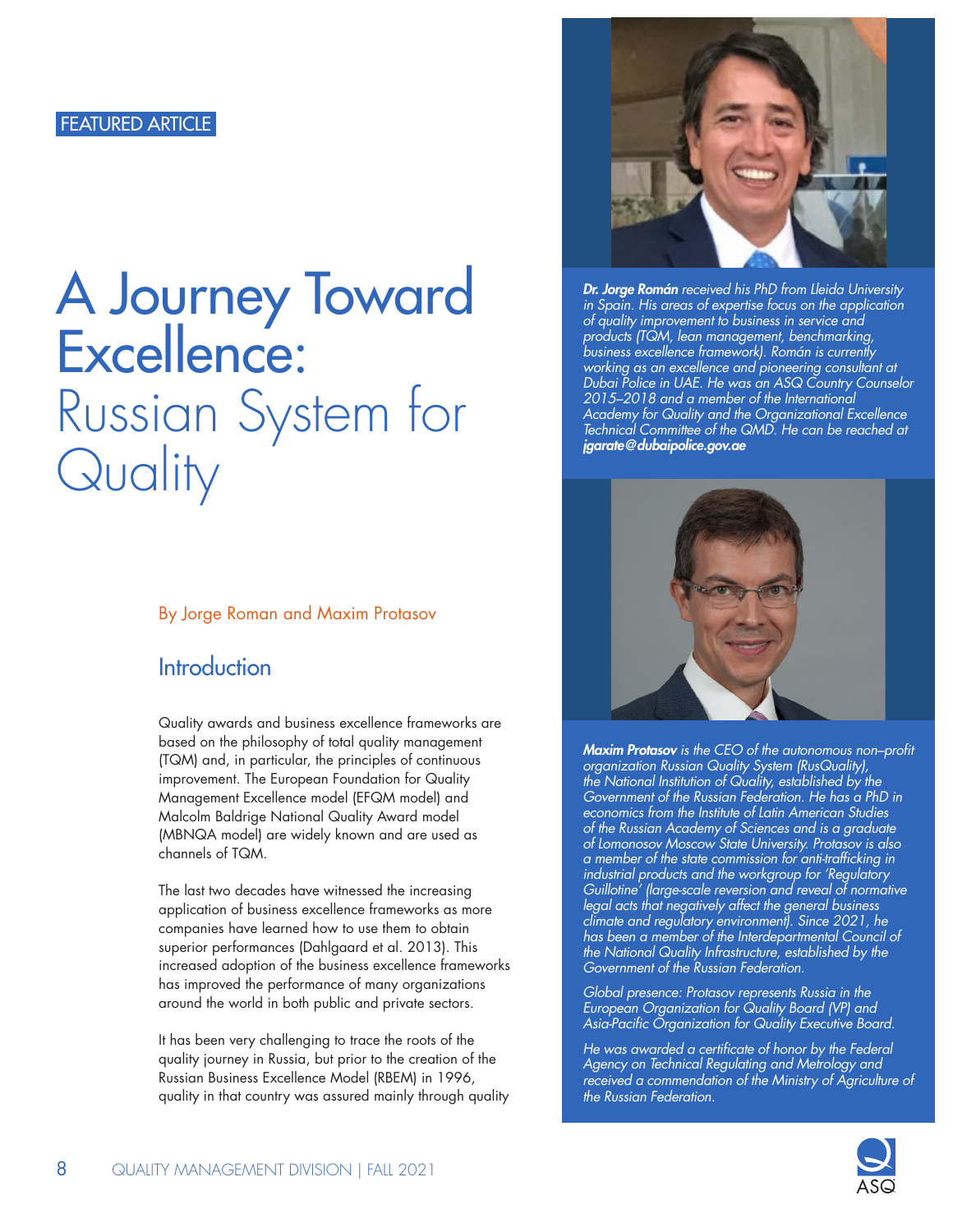standards such as those developed by Kulikovsky in 1914-1915, the Committee for Standardization in the 1930s, and, finally, the Government Quality Standard (GOST) in the 1940s (Rebrin 2004). For the last 25 years, the Russian Government Quality Award has been awarded each year to Russian companies for achieving significant results in the quality of products and services, as well as for the introduction of highly effective management methods and technologies that improve business processes. RusQuality, as a national quality institution, operates the award competition.

Nowadays, Russia operates the System of National Standardization, which comprises a series of interrelated rules and regulations that companies can follow to compete and improve the quality of innovations in the areas of the Russian economy regulated by the government. These rules and regulations are continuously refined and supplemented in connection with the purposes and principles of standardization established by government law on technical regulations (Rebrin 2004; GOST 2014).

## An Overview of the Russian System for Quality (RusQuality)

In Russia, RusQuality, the organization, established by the government of the Russian Federation in 2015, handles all the above quality matters, which is quite unique. It is an institution with high technology, professional expertise, and international research projects. RusQuality is quite experienced in the field of quality for business processes, products, and service areas. Its main objective is to motivate Russian enterprises by implementing high production standards and advanced management technologies as well as to develop a class of professionally advanced consumers. This is how a complete quality system works. Everything is based on the main mission—improving the quality of life in Russia.

Achievement of this strategic goal will be done through the tools of "soft power" and intellectual and ideological leadership. From the point of view of RusQuality, a higher quality of life means the opportunity to make conscious choices of material goods, to have access to services, knowledge, cultural values, and social

opportunities, as well as to maintain health and active lifestyles for the stakeholders.

The main strategic tasks of RusQuality for the next five years are:

- 1. Create and popularize the ideology of quality: socially significant ideas about the quality of life, recommendations for its improvement, information materials that help citizens determine the quality of goods and services, and assistance for organizations in production and distribution of quality goods and services.
- 2. Build strong brands and achieve high levels of brand awareness and public trust in RusQuality.
- 3. Implement the idea of quality and quality management into all state development programs and initiatives.
- 4. Make regular participation in Russian Federation Government Quality Award (RFQOA) the wordless imperative for all organizations and businesses in Russia.
- 5. Increase the impact of the National Quality Sign on the consumer market: grow its S level of recognition and confidence in it.
- 6. Establish new traditions and patterns of behavior; spread among the consumers the idea of a newly recognized national holiday: Quality Day

## RusQuality´s Main Contribution to Development of Russian Economy

The activities of RusQuality contribute to the development of the country's economy. Enterprises across Russia strive to become laureates of the State Quality Award (SQA) by optimizing manufacturing processes. At the present time, more than 300 organizations from 80 regions of the country have won the award. In 2021, more than 500 enterprises applied for the SQA. Another field of RusQuality expertise is comparative product testing of different consumer goods. Such quality testing allows RusQuality to identify systemic problems in various industries.

Manufacturers strive to obtain the high product rating provided by RusQuality and the right to put the Quality Sign on the labels of their products, to enhance production control, and to raise

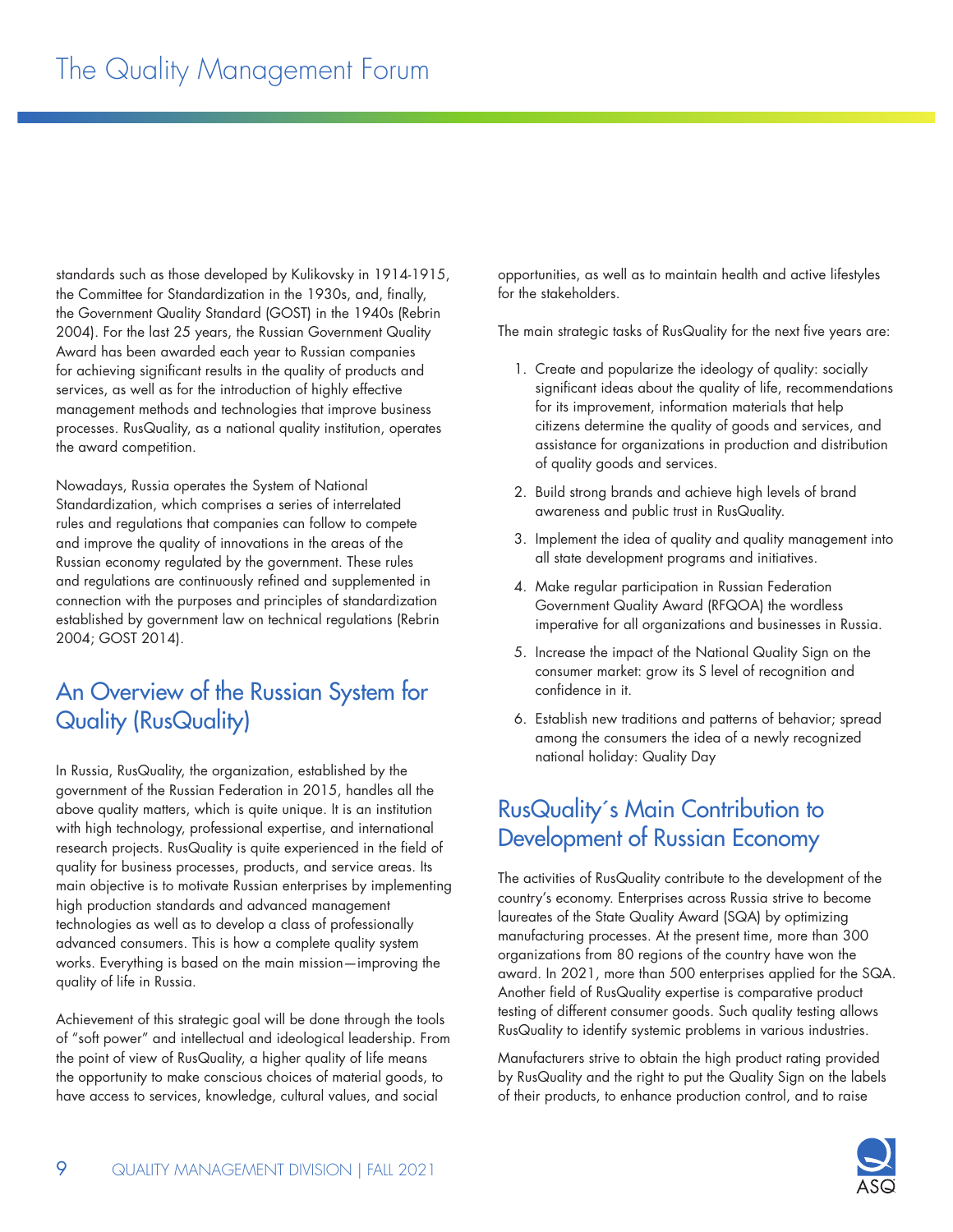

**Figure 1: RusQuality Team, 2021 — Source: Roman and Protasov**

requirements for the quality of raw materials. RusQuality seeks to cover the entire Russian market, including testing not only major brands but also regional and local brands. Thus, small businesses that produce high-quality products can enter federal and international markets. To date, more than 250 products have been awarded the Russian Quality Sign. Figure 1 shows the RusQuality team.

The key tasks of RusQuality are summarized as:

- Improve the efficiency of Russian companies' management systems based on diagnostics and improvement of business processes.
- Conduct mass tests of consumer goods in order to provide the consumers with full and clear

information on the fast-moving consumer goods (FMCG) market.

- Educate consumers on quality issues in order to form professional consumers' communities (prosumers).
- Support manufacturers of quality products and promote their quality products and services in both domestic and international markets

## The Russian Quality Award

The dissolution of the Soviet Union in 1991 resulted in a transition of the newly formed Russian Federation into a market economy as well as its inclusion into the global economic system. This forced the Russian government to help national

organizations improve the quality of their products and services. The creation of the RFGQA in 1996 was aimed at providing Russian businesses with tools to improve their products, services, and business practices and thereby increase the competitiveness of their products (Russian Research Institute for Certification 2015).

The transition to a market economy and entrance into the global economic system naturally put forward the problem of product and service quality in a number of major national tasks to be fulfilled. In 1992, on the initiative of the Gosstandart of Russia, the process of organizing competitions for national quality awards was started. Specialists in industrial enterprises, high schools, institutes of the Gosstandart, and the scientific community became involved in this work. After analyzing the experiences of competitors for the Deming Prize Quality Award (Japan), Malcolm Baldridge National Quality Award (United States), and the European Quality Award, the excellence model of the EFQM was chosen as the model for the Russian Government Quality Award.

By introducing the quality award for applying quality management methods, the government has brought in a substantial contribution to help the state understand the importance of maintaining the competitiveness of Russian enterprises and support the systems approach to quality. The Russian Quality Award (RQA) has helped organizations to improve their understanding of the business excellence framework, create greater awareness of quality management, and achieve the results as in line with major global excellence frameworks, such as EFQM. Past winners demonstrated increased

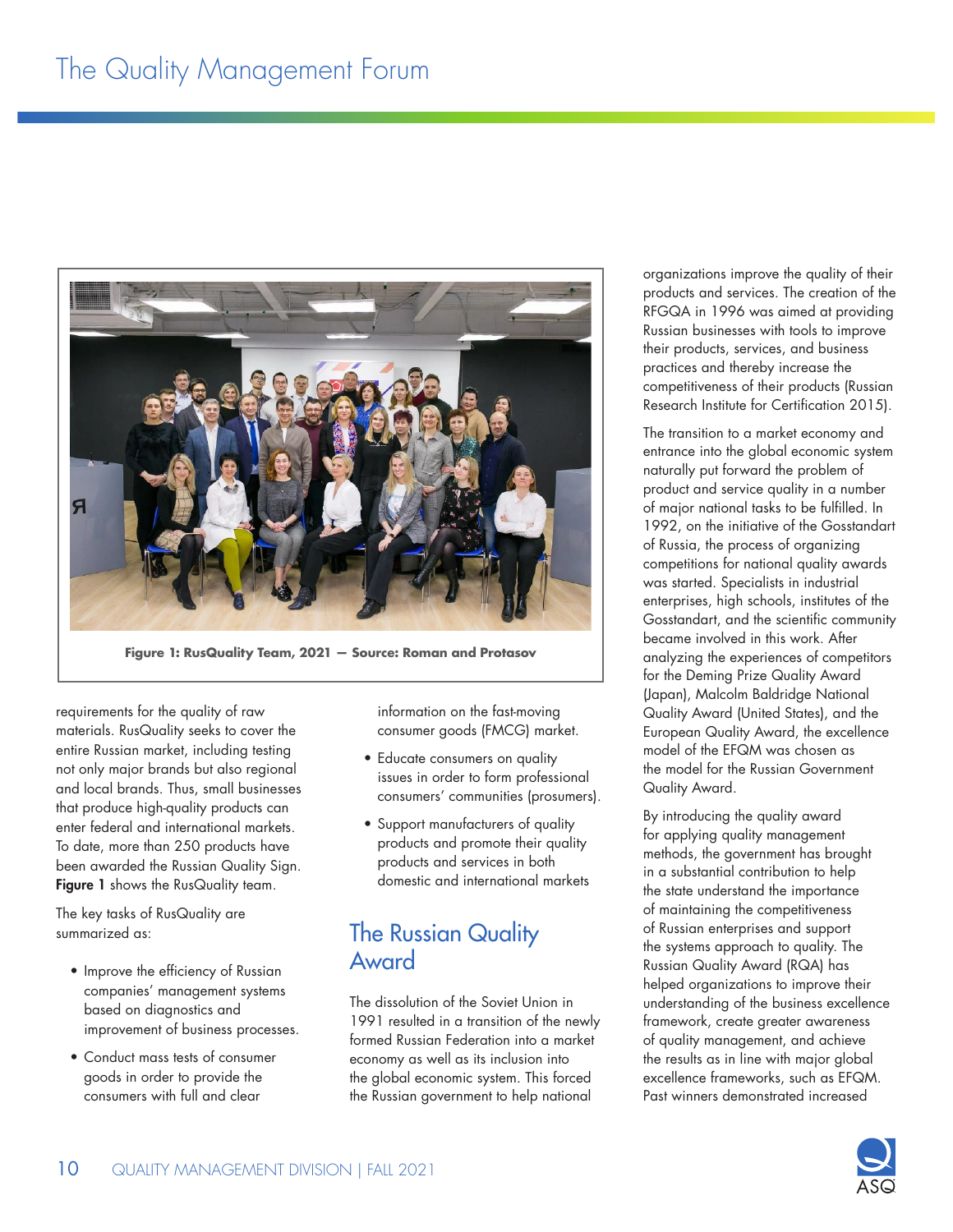

customer satisfaction along with business growth due to customer retention.

#### RusQuality's Framework (see Figure 2) and a Brief Description of the Award Criteria

- 1. Leadership: Outstanding organizations have leaders who shape the future and make it happen, acting as role models for the establishment's values and ethics and inspiring trust at all times.
- 2. **Strategy:** Outstanding organizations implement their mission and vision by developing a stakeholder-focused strategy. Policies, plans, objectives, and processes are developed and deployed to carry out the strategy.
- 3. People: Outstanding organizations value their people and create a culture that allows the mutually beneficial achievement of organizational and personal goals. They develop the capabilities of their people and promote fairness and equality.
- 4. Partnerships and resources:
	- Outstanding organizations plan and manage external partnerships, suppliers, and internal resources in order to support their strategy, policies, and processes. They ensure that they effectively manage their environmental and societal impact.
- 5. Processes, products, and services: Outstanding organizations design, manage, and improve processes, products, and services to generate

increasing value for customers and other stakeholders.

- 6. Customer results: Outstanding organizations achieve and sustain excellent results that meet or exceed the needs and expectations of their customers.
- 7. People results: Outstanding organizations achieve and sustain excellent results that meet or exceed the needs and expectations of their people.
- 8. Society results: Outstanding organizations achieve and sustain excellent results that meet or exceed the needs and expectations of relevant stakeholders within society.
- 9. Business results: Outstanding organizations achieve and sustain excellent results that meet or exceed the needs and expectations of their business's main stakeholders.

More than 3,000 companies from 80 regions of the Russian Federation have participated in the RQA competition since the 1990s. More than 200 Russian companies became laureates and diploma winners of the award. The economic effect of the award experts' recommendations implementation amounted to more than 1.3 billion euros in 2019. Twelve companies can win the award annually, and 10–15 can be runners-up.

The uniqueness of the RQA model is that participation in the competition gives organizations the opportunity to receive feedback from experts, and the best part is that it´s free. The feedback can include:

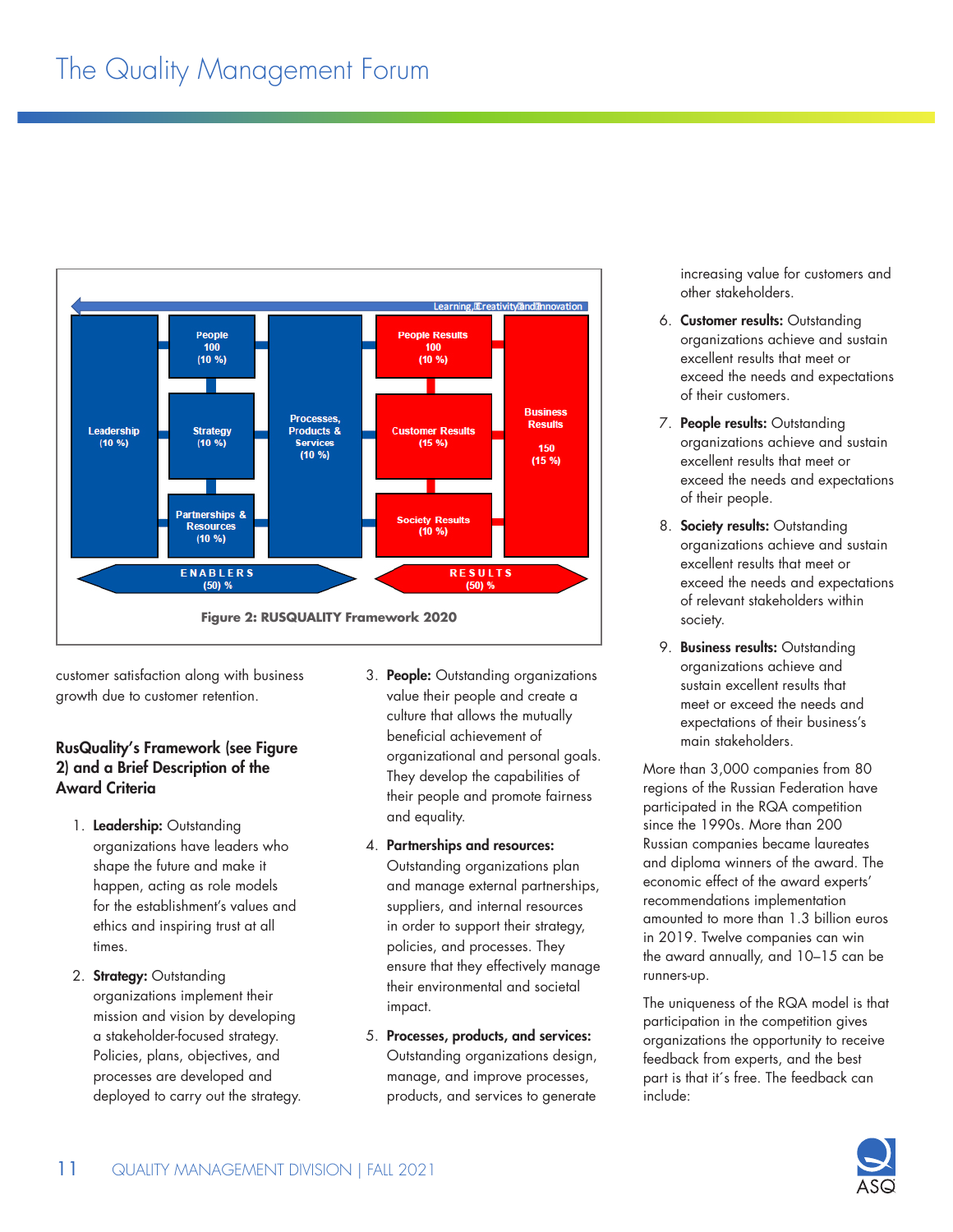- Having business processes assessed by leading industry experts
- Evaluating the satisfaction level of consumers, staff, suppliers, and society
- Receiving specific and comprehensive recommendations for business improvement
- Enjoying national recognition from peers and colleagues in the quality field

The RQA model is fully harmonized with the EFQM model. RusQuality closely monitors changes in similar prizes around the world and implements the best practices. The RQA is not the only instrument for improving quality management in Russia. All the best business excellence models (EFQM, Baldrige, Singapore, Dubai, and Russia Business Excellence Models) embrace similar principles, a holistic and systemic approach, process, and result.

One of the main objectives of the RQA lies in introducing self-assessment into the practice of Russian enterprises. Many organizations, having carried out self-assessment for the first time when participating in the competition, continue applying it on a regular basis. The application of this tool is included in a standard model of quality systems for high schools. The conduct of self-assessment covers the level of divisions, thus providing the awareness of all personnel on modern approaches to organizational performance improvement. The outcomes of selfassessment are used in business-planning systems to determine relative improvement actions.

#### Main Benefits of Using this Framework

Business excellence models are frameworks that, when applied within an organization, can help to focus thought and action in more systematic and structured ways that should lead to increased performance. Facing an increasingly turbulent and chaotic environment, more and more companies have implemented business excellence strategies and made quality a key element of their business philosophy since quality leads to improved business performance (Dale, Bamford, and Van der Wiele 2016).

As mentioned earlier, perhaps the greatest benefit of the RQA competition is the opportunity for the participants to get a free assessment of their business processes by the pools of experts and receive detailed guidelines for improvement. The

award procedure is based on the world's best practices. The organizations are assessed by more than 150 qualified experts, including over 30 EFQM assessors. Experts who evaluate the award applications note that the organizations extensively use a range of quality management approaches: lean production; failure mode and effects analysis (FMEA); quality function deployment; statistical process control; the 8D problem-solving process.

Research indicates that organizations with a business excellence approach obtain many significant benefits. Beyond improvement in financial indicators, other benefits include enhanced innovation and idea generation, higher customer satisfaction, sounder organizational growth (employees), greater employee satisfaction and involvement, better efficiency, and improved product reliability. Notwithstanding these benefits—of which there is considerable evidence and also debate—one more key benefit of award-based models is that they provide a balanced scorecard of criteria and measures against which organizations can objectively evaluate their management systems and performance and also compare that performance with world-standard benchmarking levels as well as with the performance of other organizations (Mann 2017).

#### Some Past Winners of the Russian Quality Award

We'll now finish with a brief discussion of some of the past winners of the RQA.

- 1. KAMAZ is a leading Russian truck manufacturer. Its vehicles are exported to more than 80 countries. KAMAZ launched an efficient system of motivation for proposed improvements (it resulted in 89 kaizen proposals; 1,108 kaizen projects). In order to promote the implementation of lean manufacturing and sharing experience at KAMAZ, a system of seminars for third-party organizations was developed. One of the key factors for KAMAZ's success is the regular training of workers (more than 1,000 annually) in quality improvement tools: Ishikawa diagram, Pareto diagram, business excellence framework, lean management, and statistical methods of quality control.
- 2. Seversky Pipe Company is one of the oldest Russian metallurgy plants in the Urals region. It has saved approximately a half-billion Russian Rubles with engineering quality management methods after the company's first participation in the RQA procedure.